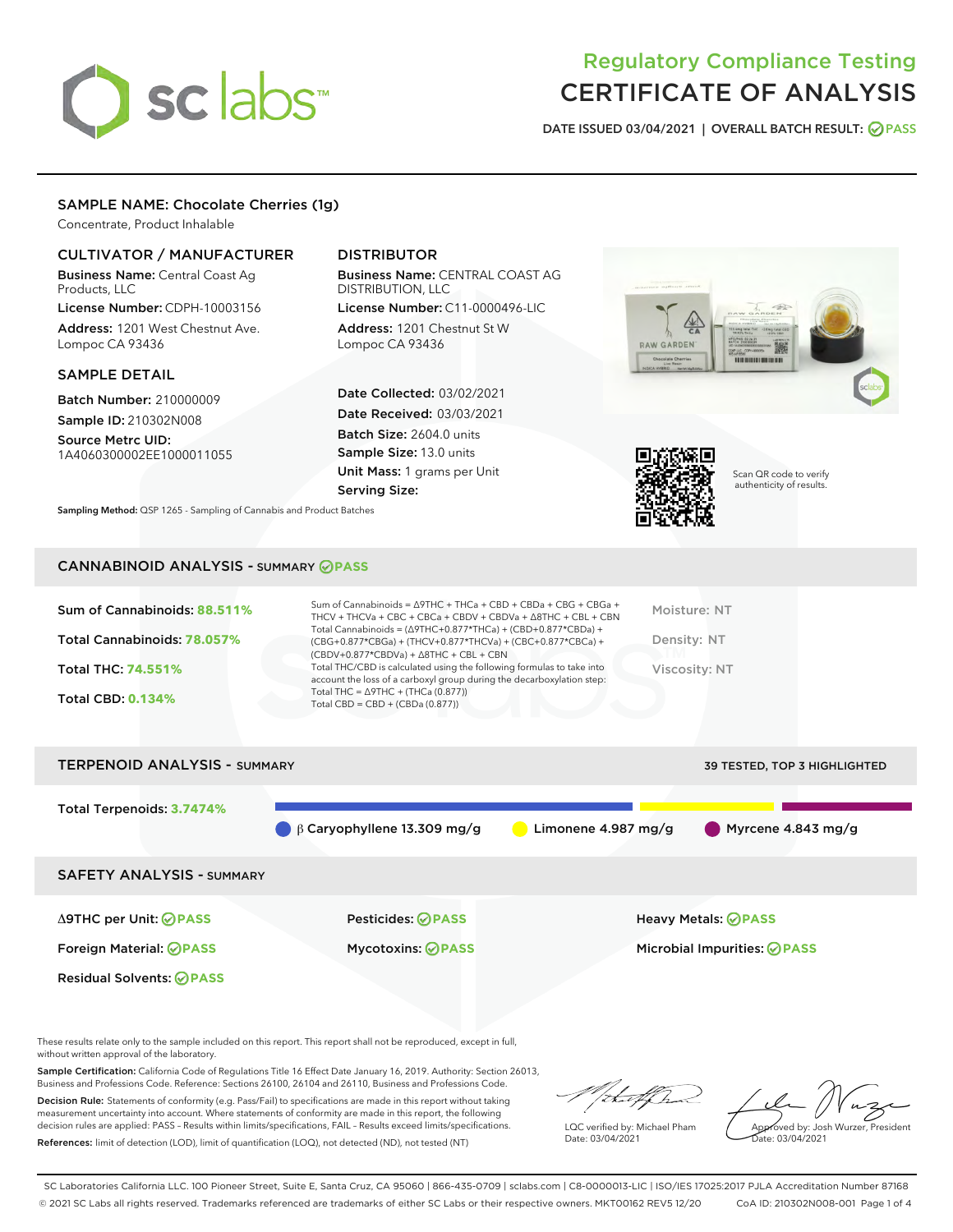



CHOCOLATE CHERRIES (1G) | DATE ISSUED 03/04/2021 | OVERALL BATCH RESULT: ● PASS

## CANNABINOID TEST RESULTS - 03/04/2021 2 PASS

Tested by high-performance liquid chromatography with diode-array detection (HPLC-DAD). **Method:** QSP 1157 - Analysis of Cannabinoids by HPLC-DAD

TOTAL CANNABINOIDS: **78.057%** Total Cannabinoids (Total THC) + (Total CBD) +

(Total CBG) + (Total THCV) + (Total CBC) + (Total CBDV) + ∆8THC + CBL + CBN

TOTAL THC: **74.551%** Total THC (∆9THC+0.877\*THCa)

TOTAL CBD: **0.134%**

Total CBD (CBD+0.877\*CBDa)

TOTAL CBG: 1.93% Total CBG (CBG+0.877\*CBGa) TOTAL THCV: 0.337% Total THCV (THCV+0.877\*THCVa)

TOTAL CBC: 1.105% Total CBC (CBC+0.877\*CBCa)

TOTAL CBDV: ND Total CBDV (CBDV+0.877\*CBDVa)

| <b>COMPOUND</b> | LOD/LOQ<br>(mg/g)          | <b>MEASUREMENT</b><br><b>UNCERTAINTY</b><br>(mg/g) | <b>RESULT</b><br>(mg/g) | <b>RESULT</b><br>(%) |
|-----------------|----------------------------|----------------------------------------------------|-------------------------|----------------------|
| <b>THCa</b>     | 0.05/0.14                  | ±20.920                                            | 813.99                  | 81.399               |
| <b>A9THC</b>    | 0.06 / 0.26                | ±1.088                                             | 31.64                   | 3.164                |
| <b>CBGa</b>     | 0.1 / 0.2                  | ±0.99                                              | 19.0                    | 1.90                 |
| <b>CBCa</b>     | 0.07/0.28                  | ±0.577                                             | 11.80                   | 1.180                |
| <b>THCVa</b>    | 0.07/0.20                  | ±0.183                                             | 3.84                    | 0.384                |
| <b>CBG</b>      | 0.06/0.19                  | ±0.103                                             | 2.61                    | 0.261                |
| <b>CBDa</b>     | 0.02/0.19                  | ±0.045                                             | 1.53                    | 0.153                |
| <b>CBC</b>      | 0.2 / 0.5                  | ±0.02                                              | 0.7                     | 0.07                 |
| A8THC           | 0.1/0.4                    | N/A                                                | <b>ND</b>               | <b>ND</b>            |
| <b>THCV</b>     | 0.1/0.2                    | N/A                                                | <b>ND</b>               | <b>ND</b>            |
| <b>CBD</b>      | 0.07/0.29                  | N/A                                                | <b>ND</b>               | <b>ND</b>            |
| <b>CBDV</b>     | 0.04 / 0.15                | N/A                                                | <b>ND</b>               | <b>ND</b>            |
| <b>CBDVa</b>    | 0.03/0.53                  | N/A                                                | <b>ND</b>               | <b>ND</b>            |
| <b>CBL</b>      | 0.06 / 0.24                | N/A                                                | <b>ND</b>               | <b>ND</b>            |
| <b>CBN</b>      | 0.1/0.3                    | N/A                                                | <b>ND</b>               | <b>ND</b>            |
|                 | <b>SUM OF CANNABINOIDS</b> |                                                    | 885.11 mg/g             | 88.511%              |

#### **UNIT MASS: 1 grams per Unit**

| ∆9THC per Unit                         | 1120 per-package limit     | <b>PASS</b><br>31.64 mg/unit |  |
|----------------------------------------|----------------------------|------------------------------|--|
| <b>Total THC per Unit</b>              |                            | 745.51 mg/unit               |  |
| <b>CBD per Unit</b>                    |                            | <b>ND</b>                    |  |
| <b>Total CBD per Unit</b>              |                            | $1.34$ mg/unit               |  |
| <b>Sum of Cannabinoids</b><br>per Unit |                            | 885.11 mg/unit               |  |
| <b>Total Cannabinoids</b><br>per Unit  |                            | 780.57 mg/unit               |  |
| <b>MOISTURE TEST RESULT</b>            | <b>DENSITY TEST RESULT</b> | <b>VISCOSITY TEST RESULT</b> |  |

Not Tested

Not Tested

Not Tested

#### TERPENOID TEST RESULTS - 03/04/2021

Terpene analysis utilizing gas chromatography-flame ionization detection (GC-FID). Terpenes are the aromatic compounds that endow cannabis with their unique scent and effect. Following are the primary terpenes detected. **Method:** QSP 1192 - Analysis of Terpenoids by GC-FID

| <b>COMPOUND</b>         | LOD/LOQ<br>(mg/g) | <b>MEASUREMENT</b><br><b>UNCERTAINTY</b><br>(mg/g) | <b>RESULT</b><br>(mg/g)                         | <b>RESULT</b><br>(%) |
|-------------------------|-------------------|----------------------------------------------------|-------------------------------------------------|----------------------|
| $\beta$ Caryophyllene   | 0.004 / 0.012     | ±0.4738                                            | 13.309                                          | 1.3309               |
| Limonene                | 0.005 / 0.016     | ±0.0713                                            | 4.987                                           | 0.4987               |
| <b>Myrcene</b>          | 0.008 / 0.025     | ±0.0625                                            | 4.843                                           | 0.4843               |
| $\alpha$ Humulene       | 0.009 / 0.029     | ±0.1411                                            | 4.397                                           | 0.4397               |
| Linalool                | 0.009 / 0.032     | ±0.0951                                            | 2.503                                           | 0.2503               |
| Ocimene                 | 0.011 / 0.038     | ±0.0346                                            | 1.077                                           | 0.1077               |
| Valencene               | 0.009 / 0.030     | ±0.0629                                            | 0.913                                           | 0.0913               |
| Terpineol               | 0.016 / 0.055     | ±0.0549                                            | 0.894                                           | 0.0894               |
| Fenchol                 | 0.010 / 0.034     | ±0.0312                                            | 0.807                                           | 0.0807               |
| $\alpha$ Bisabolol      | 0.008 / 0.026     | ±0.0367                                            | 0.688                                           | 0.0688               |
| $\beta$ Pinene          | 0.004 / 0.014     | ±0.0079                                            | 0.684                                           | 0.0684               |
| $\alpha$ Pinene         | 0.005 / 0.017     | ±0.0049                                            | 0.568                                           | 0.0568               |
| trans-ß-Farnesene       | 0.008 / 0.025     | ±0.0134                                            | 0.378                                           | 0.0378               |
| Terpinolene             | 0.008 / 0.026     | ±0.0069                                            | 0.338                                           | 0.0338               |
| Nerolidol               | 0.009 / 0.028     | ±0.0180                                            | 0.286                                           | 0.0286               |
| Caryophyllene<br>Oxide  | 0.010 / 0.033     | ±0.0129                                            | 0.281                                           | 0.0281               |
| <b>Borneol</b>          | 0.005 / 0.016     | ±0.0087                                            | 0.208                                           | 0.0208               |
| Camphene                | 0.005 / 0.015     | ±0.0008                                            | 0.073                                           | 0.0073               |
| <b>Geranyl Acetate</b>  | 0.004 / 0.014     | ±0.0021                                            | 0.050                                           | 0.0050               |
| Fenchone                | 0.009 / 0.028     | ±0.0014                                            | 0.047                                           | 0.0047               |
| Geraniol                | 0.002 / 0.007     | ±0.0017                                            | 0.039                                           | 0.0039               |
| Sabinene Hydrate        | 0.006 / 0.022     | ±0.0014                                            | 0.035                                           | 0.0035               |
| Eucalyptol              | 0.006 / 0.018     | ±0.0008                                            | 0.032                                           | 0.0032               |
| Citronellol             | 0.003 / 0.010     | ±0.0009                                            | 0.019                                           | 0.0019               |
| Nerol                   | 0.003 / 0.011     | ±0.0008                                            | 0.018                                           | 0.0018               |
| Sabinene                | 0.004 / 0.014     | N/A                                                | <loq< th=""><th><loq< th=""></loq<></th></loq<> | <loq< th=""></loq<>  |
| $\alpha$ Phellandrene   | 0.006 / 0.020     | N/A                                                | <loq< th=""><th><loq< th=""></loq<></th></loq<> | <loq< th=""></loq<>  |
| $\alpha$ Terpinene      | 0.005 / 0.017     | N/A                                                | <loq< th=""><th><loq< th=""></loq<></th></loq<> | <loq< th=""></loq<>  |
| $\gamma$ Terpinene      | 0.006 / 0.018     | N/A                                                | <loq< th=""><th><loq< th=""></loq<></th></loq<> | <loq< th=""></loq<>  |
| 3 Carene                | 0.005 / 0.018     | N/A                                                | ND                                              | ND                   |
| p-Cymene                | 0.005 / 0.016     | N/A                                                | ND                                              | ND                   |
| (-)-Isopulegol          | 0.005 / 0.016     | N/A                                                | ND                                              | ND                   |
| Camphor                 | 0.006 / 0.019     | N/A                                                | ND                                              | ND                   |
| Isoborneol              | 0.004 / 0.012     | N/A                                                | ND                                              | ND                   |
| Menthol                 | 0.008 / 0.025     | N/A                                                | ND                                              | ND                   |
| R-(+)-Pulegone          | 0.003 / 0.011     | N/A                                                | ND                                              | ND                   |
| $\alpha$ Cedrene        | 0.005 / 0.016     | N/A                                                | ND                                              | ND                   |
| Guaiol                  | 0.009 / 0.030     | N/A                                                | <b>ND</b>                                       | <b>ND</b>            |
| Cedrol                  | 0.008 / 0.027     | N/A                                                | ND                                              | ND                   |
| <b>TOTAL TERPENOIDS</b> |                   |                                                    | 37.474 mg/g                                     | 3.7474%              |

SC Laboratories California LLC. 100 Pioneer Street, Suite E, Santa Cruz, CA 95060 | 866-435-0709 | sclabs.com | C8-0000013-LIC | ISO/IES 17025:2017 PJLA Accreditation Number 87168 © 2021 SC Labs all rights reserved. Trademarks referenced are trademarks of either SC Labs or their respective owners. MKT00162 REV5 12/20 CoA ID: 210302N008-001 Page 2 of 4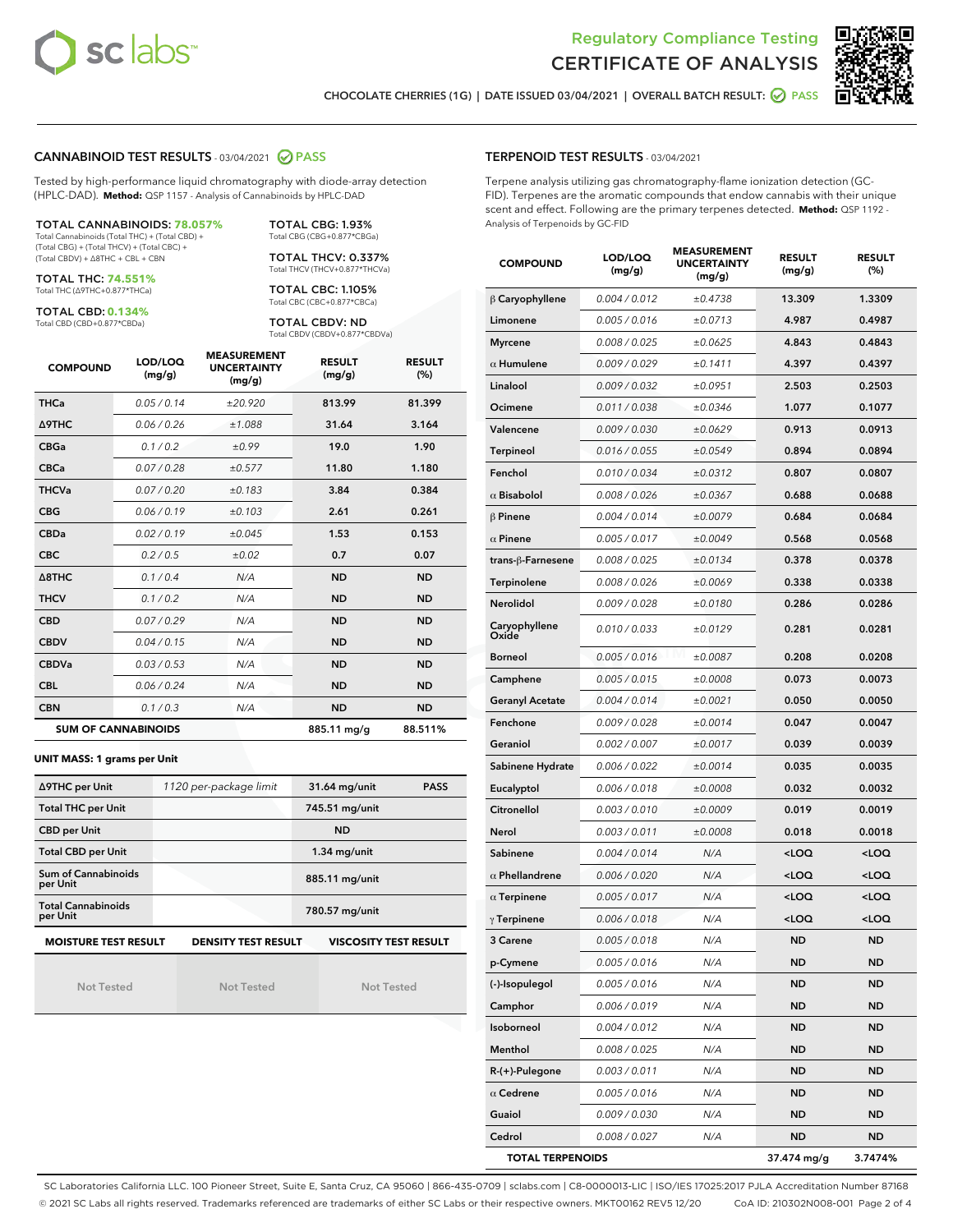



CHOCOLATE CHERRIES (1G) | DATE ISSUED 03/04/2021 | OVERALL BATCH RESULT: ☑ PASS

# CATEGORY 1 PESTICIDE TEST RESULTS - 03/04/2021 2 PASS

Pesticide and plant growth regulator analysis utilizing high-performance liquid chromatography-mass spectrometry (HPLC-MS) or gas chromatography-mass spectrometry (GC-MS). \*GC-MS utilized where indicated. **Method:** QSP 1212 - Analysis of Pesticides and Mycotoxins by LC-MS or QSP 1213 - Analysis of Pesticides by GC-MS

| <b>COMPOUND</b>             | LOD/LOQ<br>$(\mu g/g)$ | <b>ACTION</b><br>LIMIT<br>$(\mu g/g)$ | <b>MEASUREMENT</b><br><b>UNCERTAINTY</b><br>$(\mu g/g)$ | <b>RESULT</b><br>$(\mu g/g)$ | <b>RESULT</b> |
|-----------------------------|------------------------|---------------------------------------|---------------------------------------------------------|------------------------------|---------------|
| Aldicarb                    | 0.03 / 0.08            | $\ge$ LOD                             | N/A                                                     | <b>ND</b>                    | <b>PASS</b>   |
| Carbofuran                  | 0.02 / 0.05            | $\ge$ LOD                             | N/A                                                     | <b>ND</b>                    | <b>PASS</b>   |
| Chlordane*                  | 0.03 / 0.08            | $\ge$ LOD                             | N/A                                                     | <b>ND</b>                    | <b>PASS</b>   |
| Chlorfenapyr*               | 0.03/0.10              | $\ge$ LOD                             | N/A                                                     | <b>ND</b>                    | <b>PASS</b>   |
| Chlorpyrifos                | 0.02 / 0.06            | $\ge$ LOD                             | N/A                                                     | <b>ND</b>                    | <b>PASS</b>   |
| Coumaphos                   | 0.02 / 0.07            | $\ge$ LOD                             | N/A                                                     | <b>ND</b>                    | <b>PASS</b>   |
| Daminozide                  | 0.02/0.07              | $\ge$ LOD                             | N/A                                                     | <b>ND</b>                    | <b>PASS</b>   |
| <b>DDVP</b><br>(Dichlorvos) | 0.03/0.09              | $\ge$ LOD                             | N/A                                                     | <b>ND</b>                    | <b>PASS</b>   |
| Dimethoate                  | 0.03 / 0.08            | $>$ LOD                               | N/A                                                     | <b>ND</b>                    | <b>PASS</b>   |
| Ethoprop(hos)               | 0.03/0.10              | $\ge$ LOD                             | N/A                                                     | <b>ND</b>                    | <b>PASS</b>   |
| Etofenprox                  | 0.02/0.06              | $>$ LOD                               | N/A                                                     | <b>ND</b>                    | <b>PASS</b>   |
| Fenoxycarb                  | 0.03/0.08              | $>$ LOD                               | N/A                                                     | <b>ND</b>                    | <b>PASS</b>   |
| Fipronil                    | 0.03 / 0.08            | $>$ LOD                               | N/A                                                     | <b>ND</b>                    | <b>PASS</b>   |
| Imazalil                    | 0.02/0.06              | $>$ LOD                               | N/A                                                     | <b>ND</b>                    | <b>PASS</b>   |
| <b>Methiocarb</b>           | 0.02 / 0.07            | $\ge$ LOD                             | N/A                                                     | <b>ND</b>                    | <b>PASS</b>   |
| Methyl<br>parathion         | 0.03/0.10              | $\ge$ LOD                             | N/A                                                     | <b>ND</b>                    | <b>PASS</b>   |
| <b>Mevinphos</b>            | 0.03/0.09              | $\ge$ LOD                             | N/A                                                     | <b>ND</b>                    | <b>PASS</b>   |
| Paclobutrazol               | 0.02 / 0.05            | $\ge$ LOD                             | N/A                                                     | <b>ND</b>                    | <b>PASS</b>   |
| Propoxur                    | 0.03 / 0.09            | $\ge$ LOD                             | N/A                                                     | <b>ND</b>                    | <b>PASS</b>   |
| Spiroxamine                 | 0.03 / 0.08            | $\ge$ LOD                             | N/A                                                     | <b>ND</b>                    | <b>PASS</b>   |
| Thiacloprid                 | 0.03/0.10              | $\ge$ LOD                             | N/A                                                     | <b>ND</b>                    | <b>PASS</b>   |

#### CATEGORY 2 PESTICIDE TEST RESULTS - 03/04/2021 @ PASS

| <b>COMPOUND</b>   | LOD/LOQ<br>$(\mu g/g)$ | <b>ACTION</b><br><b>LIMIT</b><br>$(\mu g/g)$ | <b>MEASUREMENT</b><br><b>UNCERTAINTY</b><br>$(\mu g/g)$ | <b>RESULT</b><br>$(\mu g/g)$ | <b>RESULT</b> |
|-------------------|------------------------|----------------------------------------------|---------------------------------------------------------|------------------------------|---------------|
| Abamectin         | 0.03/0.10              | 0.1                                          | N/A                                                     | <b>ND</b>                    | <b>PASS</b>   |
| Acephate          | 0.02/0.07              | 0.1                                          | N/A                                                     | <b>ND</b>                    | <b>PASS</b>   |
| Acequinocyl       | 0.02/0.07              | 0.1                                          | N/A                                                     | <b>ND</b>                    | <b>PASS</b>   |
| Acetamiprid       | 0.02/0.05              | 0.1                                          | N/A                                                     | <b>ND</b>                    | <b>PASS</b>   |
| Azoxystrobin      | 0.02/0.07              | 0.1                                          | N/A                                                     | <b>ND</b>                    | <b>PASS</b>   |
| <b>Bifenazate</b> | 0.01/0.04              | 0.1                                          | N/A                                                     | <b>ND</b>                    | <b>PASS</b>   |
| <b>Bifenthrin</b> | 0.02/0.05              | 3                                            | N/A                                                     | <b>ND</b>                    | <b>PASS</b>   |
| <b>Boscalid</b>   | 0.03/0.09              | 0.1                                          | N/A                                                     | <b>ND</b>                    | <b>PASS</b>   |

# CATEGORY 2 PESTICIDE TEST RESULTS - 03/04/2021 continued

| <b>COMPOUND</b>               | <b>LOD/LOQ</b><br>$(\mu g/g)$ | <b>ACTION</b><br>LIMIT<br>$(\mu g/g)$ | <b>MEASUREMENT</b><br><b>UNCERTAINTY</b><br>(µg/g) | <b>RESULT</b><br>(µg/g) | <b>RESULT</b> |
|-------------------------------|-------------------------------|---------------------------------------|----------------------------------------------------|-------------------------|---------------|
| Captan                        | 0.19/0.57                     | 0.7                                   | N/A                                                | ND                      | <b>PASS</b>   |
| Carbaryl                      | 0.02 / 0.06                   | 0.5                                   | N/A                                                | ND                      | PASS          |
| Chlorantranilip-<br>role      | 0.04/0.12                     | 10                                    | N/A                                                | ND                      | <b>PASS</b>   |
| Clofentezine                  | 0.03 / 0.09                   | 0.1                                   | N/A                                                | ND                      | <b>PASS</b>   |
| Cyfluthrin                    | 0.12 / 0.38                   | 2                                     | N/A                                                | <b>ND</b>               | <b>PASS</b>   |
| Cypermethrin                  | 0.11/0.32                     | 1                                     | N/A                                                | ND                      | <b>PASS</b>   |
| <b>Diazinon</b>               | 0.02 / 0.05                   | 0.1                                   | N/A                                                | ND                      | PASS          |
| Dimethomorph                  | 0.03 / 0.09                   | 2                                     | N/A                                                | ND                      | <b>PASS</b>   |
| Etoxazole                     | 0.02 / 0.06                   | 0.1                                   | N/A                                                | ND                      | <b>PASS</b>   |
| Fenhexamid                    | 0.03 / 0.09                   | 0.1                                   | N/A                                                | ND                      | PASS          |
| Fenpyroximate                 | 0.02 / 0.06                   | 0.1                                   | N/A                                                | <b>ND</b>               | <b>PASS</b>   |
| Flonicamid                    | 0.03 / 0.10                   | 0.1                                   | N/A                                                | ND                      | <b>PASS</b>   |
| Fludioxonil                   | 0.03/0.10                     | 0.1                                   | N/A                                                | ND                      | PASS          |
| Hexythiazox                   | 0.02 / 0.07                   | 0.1                                   | N/A                                                | ND                      | <b>PASS</b>   |
| Imidacloprid                  | 0.04 / 0.11                   | 5                                     | N/A                                                | ND                      | <b>PASS</b>   |
| Kresoxim-methyl               | 0.02 / 0.07                   | 0.1                                   | N/A                                                | ND                      | PASS          |
| <b>Malathion</b>              | 0.03 / 0.09                   | 0.5                                   | N/A                                                | <b>ND</b>               | <b>PASS</b>   |
| Metalaxyl                     | 0.02 / 0.07                   | $\overline{c}$                        | N/A                                                | ND                      | <b>PASS</b>   |
| Methomyl                      | 0.03 / 0.10                   | 1                                     | N/A                                                | ND                      | PASS          |
| Myclobutanil                  | 0.03/0.09                     | 0.1                                   | N/A                                                | ND                      | <b>PASS</b>   |
| Naled                         | 0.02 / 0.07                   | 0.1                                   | N/A                                                | ND                      | <b>PASS</b>   |
| Oxamyl                        | 0.04 / 0.11                   | 0.5                                   | N/A                                                | ND                      | PASS          |
| Pentachloronitro-<br>benzene* | 0.03/0.09                     | 0.1                                   | N/A                                                | ND                      | PASS          |
| Permethrin                    | 0.04 / 0.12                   | 0.5                                   | N/A                                                | ND                      | PASS          |
| Phosmet                       | 0.03 / 0.10                   | 0.1                                   | N/A                                                | ND                      | <b>PASS</b>   |
| Piperonylbu-<br>toxide        | 0.02 / 0.07                   | 3                                     | N/A                                                | ND                      | <b>PASS</b>   |
| Prallethrin                   | 0.03 / 0.08                   | 0.1                                   | N/A                                                | ND                      | <b>PASS</b>   |
| Propiconazole                 | 0.02 / 0.07                   | 0.1                                   | N/A                                                | ND                      | <b>PASS</b>   |
| Pyrethrins                    | 0.04 / 0.12                   | 0.5                                   | N/A                                                | <b>ND</b>               | <b>PASS</b>   |
| Pyridaben                     | 0.02 / 0.07                   | 0.1                                   | N/A                                                | ND                      | PASS          |
| Spinetoram                    | 0.02 / 0.07                   | 0.1                                   | N/A                                                | ND                      | <b>PASS</b>   |
| Spinosad                      | 0.02 / 0.07                   | 0.1                                   | N/A                                                | ND                      | <b>PASS</b>   |
| Spiromesifen                  | 0.02 / 0.05                   | 0.1                                   | N/A                                                | ND                      | PASS          |
| Spirotetramat                 | 0.02 / 0.06                   | 0.1                                   | N/A                                                | ND                      | <b>PASS</b>   |
| Tebuconazole                  | 0.02 / 0.07                   | 0.1                                   | N/A                                                | ND                      | <b>PASS</b>   |
| Thiamethoxam                  | 0.03 / 0.10                   | 5                                     | N/A                                                | <b>ND</b>               | PASS          |
| Trifloxystrobin               | 0.03 / 0.08                   | 0.1                                   | N/A                                                | ND                      | <b>PASS</b>   |